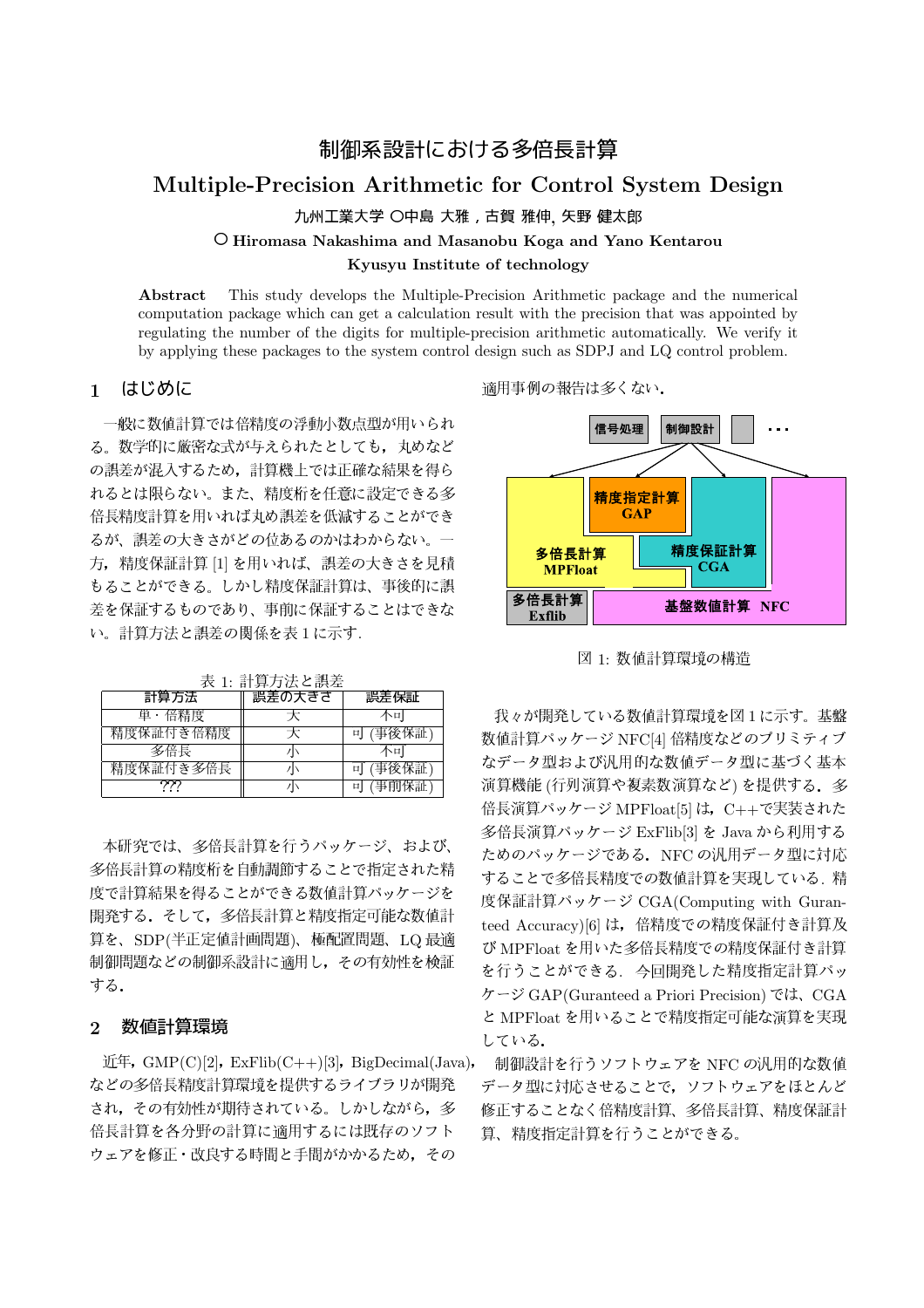# 2.1 多倍長計算

# 2.1.1 多倍長計算の原理

多倍長計算とは、浮動小数点数の仮数部の大きさを変 えることで丸め誤差の影響を抑えようとする数値計算 である。図2に浮動小数点数のフォーマットを示す。倍 精度浮動小数点数は1ビットの符合部. 11ビットの指 数部, 52 ビットの仮数部を持っており, 10 進数で約16 桁の精度を持つ. 多倍長精度浮動小数点数は, 1ビット の符合部を持ち、指数部と仮数部を任意に指定できるの で、任意の精度を実現できる.

- · 単精度浮動小数点型(10進約7桁) float型  $|1$ bit $|8$ bit  $|23$ bit
- 倍精度浮動小数点(10進<mark>約16桁</mark>) double型
- $|1$ bit $|11$ bit 52bit
- 多倍長精度浮動小数点型(任意桁型)  $|1$ bit αbit **Bbit**

図 2: 浮動小数点数のフォーマット

# 2.1.2 多倍長演算パッケージ

本研究では、多倍長演算 MPFloat について動的に精 度桁を変更できるように改良した. MPFloat が利用す る ExFlib では、同時に複数の精度桁の計算を行うこと ができないので、桁数の異なる複数の Exflib のライブ ラリを準備し、MPFloatから適当な桁数のライブラリ を利用し、桁数変換を行うことで、精度桁がの動的な変 更を実現した.

# 2.2 精度保証付き数値計算 [6]

# 2.2.1 精度保証付き数値計算の原理

ここでは問題の解を精度保証付きで求めるための原理 と手法をごく一般的な形において説明する[7].

精度保証付き数値計算は以下に示す手順で行われる.

- 1. 直の解を含む集合の候補(候補集合)を何らかの 方法で決定
- 2. 候補集合が真の解を含むことを (不動点定理 [7] を 用いて) 検証
- 3. 真の解を含まなければ、別の候補(集合)を立て て、前段に戻る
- 4. 真の解を含んでいれば、解の精度がその集合の大 きさによって決定され、計算終了

# 2.2.2 精度保証付き数値計算パッケージ

我々が開発した精度保証付き数値計算パッケージCGA では, 区間演算, 区間行列演算, 線形方程式, 固有値問 題、多項式の評価、関数の微分の精度保証付き数値計算 を行うことができる。

CGA は NFC の汎用的な数値データ型に対応してい るので、MPFloat と組み合わせて用いることが出来る. 図3に CGA のアーキテクチャ (パッケージ図) を示す. interval パッケージは区間演算、区間行列演算などを行  $\tilde{\mathcal{D}}$ . linear, nonlinear, eigen, polynomial, derivative  $\mathcal{D}$ 各パッケージは interval パッケージを利用して線形方程 式, 非線形方程式, 固有値問題, 多項式の評価, 関数の 微分の精度保証付き数値計算を行う、 そして、これらの パッケージは主要クラスとして、表2に示す精度保証計 算を行うクラスを含んでいる.



図 3: CGA のアーキテクチャ

表 2: CGA の主要クラス

| 精度保証計算 | パッケージ      | 主要クラス                     |
|--------|------------|---------------------------|
| 区間演算   | interval   | Interval                  |
| 区間行列演算 | interval   | IntervalMatrix            |
| 関数の微分  | derivative | IntervalDerivative        |
| 線形方程式  | linear     | Linear Equation Verifier  |
| 非線形方程式 | nonlinear  | NonLinearEquationVerifier |
| 固有值問題  | eigen      | EigenVerifier             |
| 多項式の評価 | polynomial | PolynomialVerifier        |

#### 精度指定可能な数値計算  $\mathbf{3}$

#### 3.1 精度桁と失われる精度の桁数の関係

ここでは、仮数部のビット長と数値計算誤差によって 失われる精度の桁数の関係について述べる。次のシステ ムの極配置問題について考える.

$$
\dot{x} = Ax + Bu
$$

$$
u = -Fx
$$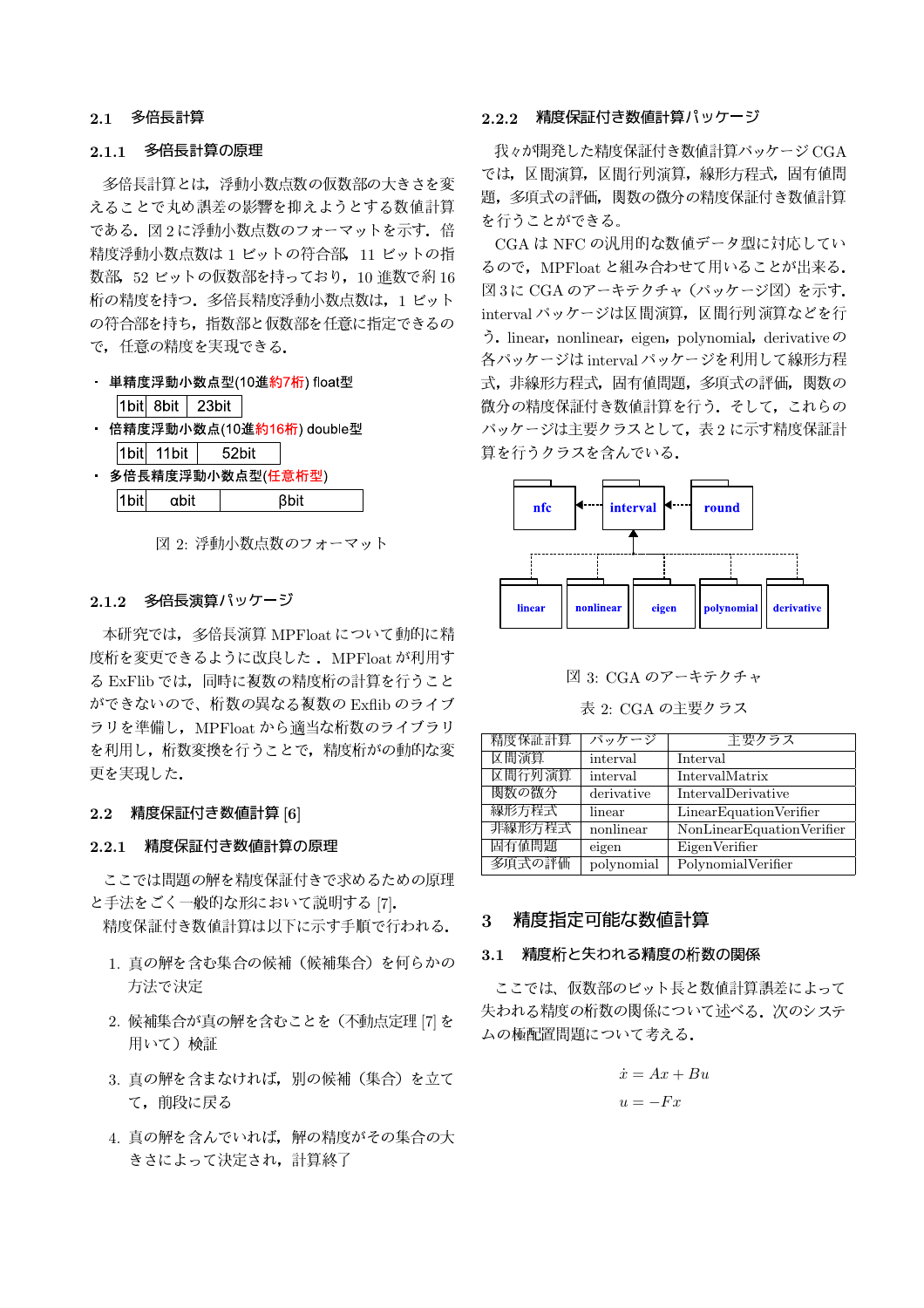$$
A = \begin{bmatrix} 1 & 0 & 0 & 0 & 0 & 0 \\ 0 & 2 & 0 & 0 & 0 & 0 \\ 0 & 0 & 3 & 0 & 0 & 0 \\ 0 & 0 & 0 & 4 & 0 & 0 \\ 0 & 0 & 0 & 0 & 5 & 0 \\ 0 & 0 & 0 & 0 & 0 & 5 \times e \end{bmatrix}, B = \begin{bmatrix} 1 \\ 1 \\ 1 \\ 1 \\ 1 \\ 1 \end{bmatrix}
$$

閉ループ系 $\dot{x} = (A - BF)x$ の極が指定極となるような 状態フィードバックゲイン行列Fを求める。

上に示す極配置問題 ( $e = 10^5$ ,  $e = 10^{10}$ ) を複数の精 度桁で精度保証付き多倍長演算を用いて解き、それぞれ の失われた精度の桁数を求めた、その結果を表3と表4 に示す。ただし、最小の有効桁数とは、求めた区間 Fの 各成分の有効桁数の最小値である。有効桁数 [8] は式 (1) によって求める.

有効術数 = 
$$
\log_{10} \left| \frac{1}{\text{over} \cdot \text{R}} \right|
$$
 (1)

表 3: 精度桁と失われた精度の桁数  $(e = 10^5)$ 

| 精度桁数    | 最小の有効桁数  | 最大の失われた精度の桁数 |
|---------|----------|--------------|
| 115桁    | 110桁     | 5 AT         |
| $211$ 桁 | $206$ MT | <b>5桁</b>    |
| $308$ 桁 | 302 桁    | 6 桁          |
| 404 桁   | 399 桁    | 5. AT        |
| 500 桁   | 495 桁    | 5. 桁         |

表 4: 精度桁と失われた精度の桁数  $(e = 10^{10})$ 

| 精度桁数             | 最小の有効桁数         | 最大の失われた精度の桁数 |
|------------------|-----------------|--------------|
| $115$ 桁          | $105$ 桁         | 10 MT        |
| $211$ 桁          | $201$ 桁         | 10 KT        |
| $308$ 桁          | 397 桁           | 11 KT        |
| $404$ $\text{M}$ | $394 \text{ m}$ | 10 MT        |
| 500 桁            | 490 桁           | 10 MT        |

この結果より、仮数部のビット長と失われる精度の桁 数にはほとんど関係がないことが分かった。他の計算に ついても調べたところ, 同様の結果を得ることができた. このことから、仮数部のビット長と失われる精度の桁数 は関係ないと考えられる.

### 3.2 指定精度の実現

GAP は CGA が求めた解が保証する精度の桁数が、指 定された精度を満たすか判定し、満たしていない場合、

適当に桁数を増やして、再度計算を行うという動作を繰 り版す。

精度を指定する方法として、絶対誤差指定 [8] と精度 桁指定[8]が選択可能である。以下の式に基づいて、精 度保証付き計算に用いる桁数 $(p_k)$ を更新する。

### • 精度桁指定  $(p^*:(2 \t{H})$

$$
p_{k+1} = p_k + \Delta p_k \tag{2}
$$

$$
p_0 = \lceil p^* / N \rceil \times N \tag{3}
$$

$$
\Delta p_k = \left[ (p^* - \hat{p}_k) \times a/N \right] \times N \tag{4}
$$

$$
\hat{p}_k = \log_2 |c_k/r_k| \tag{5}
$$

• 絶対誤差指定  $(e^*:(10 \t{E}))$ 

$$
p_{k+1} = p_k + \Delta p_k \tag{6}
$$

$$
p_0 = N \tag{7}
$$

$$
\Delta p_k = \left[ (p^* - \hat{p}_k) \times a/N \right] \times N \tag{8}
$$

$$
\hat{p}_k = \log_2|c_k/r_k| \tag{9}
$$

$$
p_k^* = \log_2 |c_k/e^*| \tag{10}
$$

ただし、 $p^*$ は指定された精度の2進数時の桁数,  $p_k$ は 使用桁数 (2進数)、 $\hat{p}_k$ は保証桁数 (2進数), Nは増加す るビット長の単位 (64)、 $c_r$  は中心, $r_k$  は半径, $a$  はゲイン である。また、「…」は上向きに丸めた整数を求める関 数である。

(3) 式と(7) 式は初期桁数を決定する. (4) 式と(5) 式 では、精度保証で求まった値の中心と半径からその値の 有効桁数を求め、指定された桁数との差をとることで増 加させる桁数を求める。(8)式, (9)式, (10)式は精度 保証で求まった値の半径と指定された絶対誤差から増加 させる桁数を求める。(2), (6) 式は指定された精度を満 たすために足りない桁数を求め、現在使用している桁数 に加えることで次に使用する桁数を求める.

3.1 節の結果より、仮数部のビット長と失われる精度 の桁数は関係ない考えられるので、多くの場合に2回目 の演算には指定された精度を満たすために必要な仮数部 のビット長を求めることができる.

#### 3.3 精度指定可能な数値計算パッケージ

2章で述べたように、精度指定可能な数値計算をサポー トするパッケージ GAP は、動的に精度桁を変更できる 多倍長計算パッケージ MPFloat と、精度保証付き数値 計算パッケージ CGA を組み合わせることで実現されて いる。図4にこれらの関係を示す。

CGA には精度保証付き計算を行うための Verifie イン ターフェースがある。精度保証付き計算を行うクラス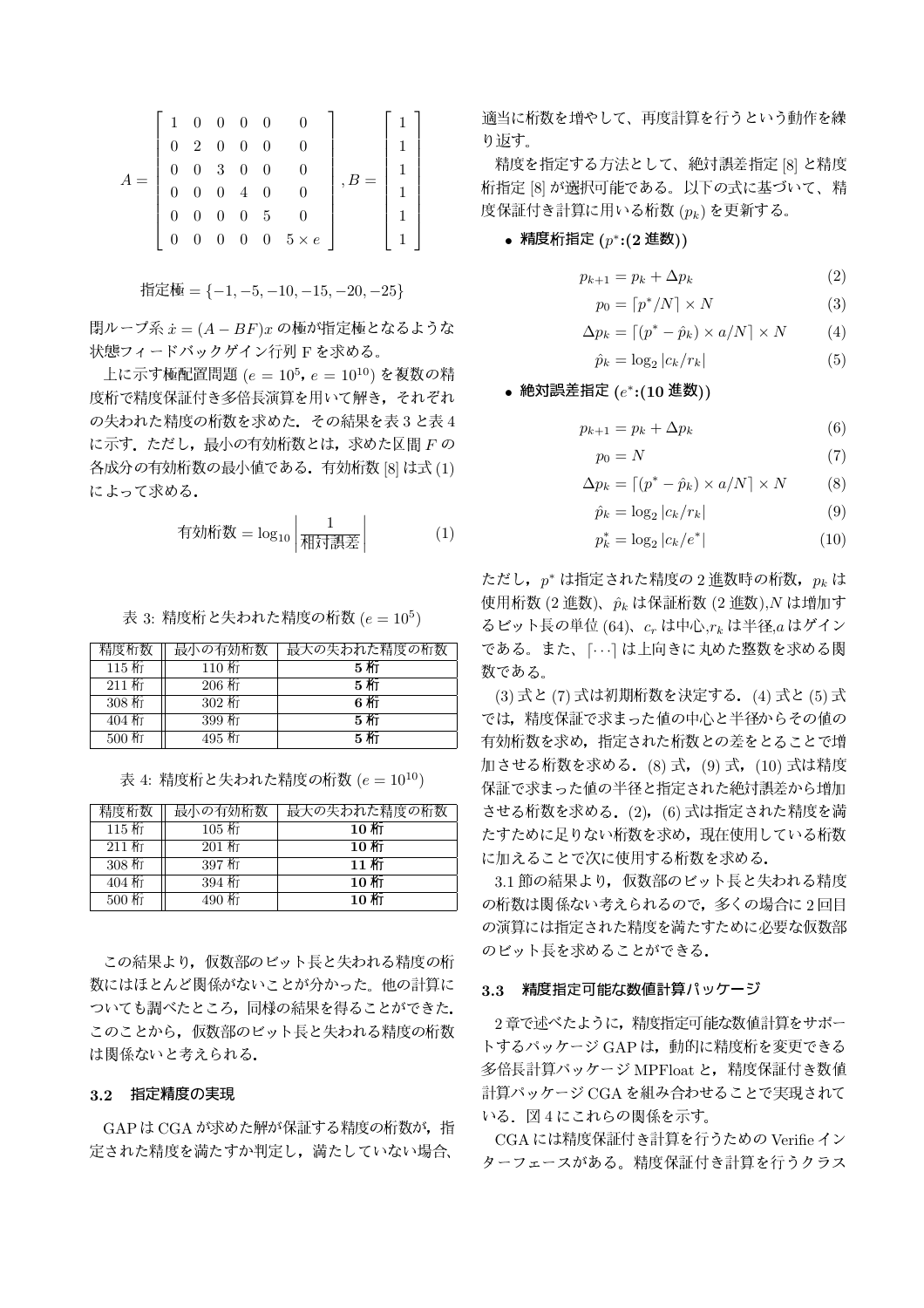

図 4: 精度指定計算のためのクラス図

は、Verifier インターフェースを実装している。GAPに は Verifier インスタンスを生成するファクトリーメソッ ドを持つ VerifierFactory インターフェースがある. 指 定された精度で計算結果を得る Guarantor クラスは、2 つのインターフェースに基づいて定義されているので精 度保証が可能な任意の計算に対応できる。

# 4 性能評価

本章では多倍長演算、精度保証付き計算、精度指定付 き計算を SDP(Semidefinite Program), リカッチ方程式 の解の導出などに適用して、これらの有効性を示す.

実行環境を表5に示す。なお、演算時間は、演算を10 回行った平均値である.

|            | 環境                              |
|------------|---------------------------------|
| <b>CPU</b> | Intel Core2Duo E8400            |
| メモリ        | 4GB                             |
| OS         | Windows XP Pro SP3              |
| Java VM    | Java(TM) SE Runtime Environment |
|            | $(build 1.6.0.15-b03)$          |

#### 表 5: 実行環境

# 4.1 多倍長演算を用いた SDP

SDPJ[9] は SDPA[10] に基づき我々が開発した Java言 語による半正定値計画問題に対するソルバーである。数 値のデータ型に依存することなく実行することができる ため、倍精度計算、多倍長計算に対応している.

#### 双対ギャップ

半正定値計画問題は双対定理より、主問題および双対 問題のそれぞれに内点許容解が存在すれば、最適値は一 致し、最適解が存在する。このとき、主問題の最適値と 双対問題の最適値との間に差が生じる場合、その差を双 対ギャップという.

SDPJ で SDPLIB[11] のデータファイル「hinf2.dat-s」 を用いて検証する。この問題の制約行列の数は13. ブ ロック数は 3. 1つの行列の次数は16である.

倍精度・多倍長精度でそれぞれ実行した結果の主問題 と相対問題の解の相対ギャップ,実行時間を表6に示す.

| 表 6: 相対ギャップと実行時間       |            |          |  |  |  |
|------------------------|------------|----------|--|--|--|
| 演算方法                   | 相対ギャップ     | 演算時間 [s] |  |  |  |
| SDPJ(倍精度)              | 1.171e-05  | 0.22     |  |  |  |
| $SDPJ(115 \text{ hr})$ | 1.851e-116 | 2.27     |  |  |  |

倍精度では、解は実行可能領域にはあるものの、18回 目の反復で内点法の反復が異常終了した。しかし、多倍 長精度では終了条件を満たして反復を正常終了し、仕様 を満たす最適解を求めることができた。

### 4.2 精度保証付き多倍長演算

文献 [12] で提案されている次のリカッチ方程式の解を 求める.

$$
Q + A^T P + P A - P G P = 0 \tag{11}
$$

ただし.

$$
V = I - \frac{2}{3}vv^{T}, v^{T} = \left[1 \quad 1 \quad 1\right]
$$

$$
A_{0} = \varepsilon \operatorname{diag}(1, 2, 3), Q_{0} = \operatorname{diag}\left(\frac{1}{\varepsilon}, 1, \varepsilon\right)
$$

$$
A = VA_{0}V, G = \frac{1}{\varepsilon}I_{3}, Q = VQ_{0}V
$$

である.

上のリカッチ方程式 (11) の解を精度指定で求め性能 評価を行う。 $\varepsilon = 10^6$  とし、精度保証付き倍精度演算と, 精度保証付き多倍長演算 (38桁)によって精度評価する。

# 4.2.1 精度保証付き倍精度計算

以下に精度保証付き倍精度演算を用いて解く場合のプ ログラムを示す. 倍精度の行列である DoubleMatrix 型 で A, B, Q, R を定義し, LORVerifier2 に引数で渡すこ とで、リカッチ方程式の解を精度保証付き倍精度演算で 求めることができる.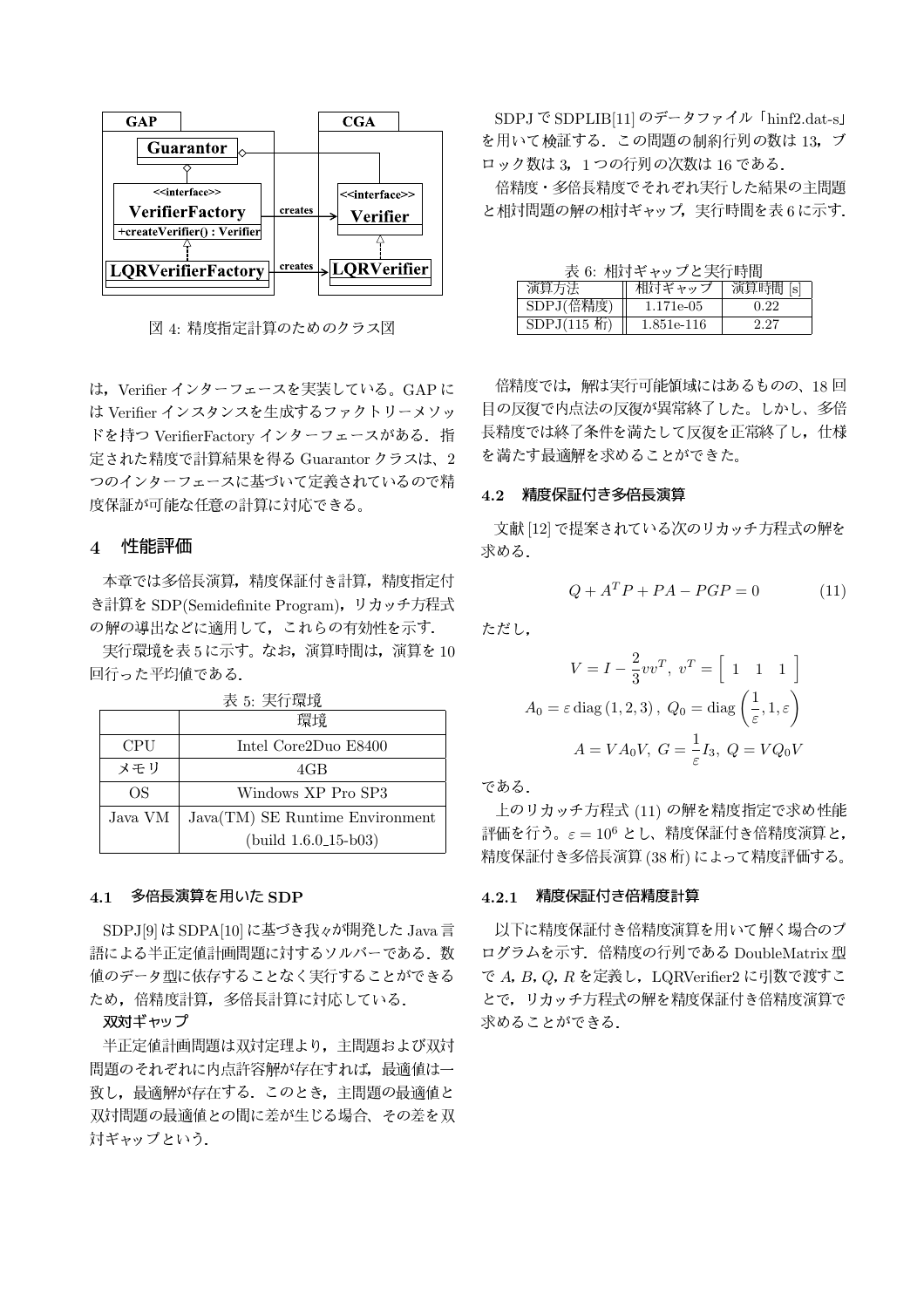| ← 精度保証付き倍精度演算を行うプログラム                                                                                                                                                                                                                                                                                                                                                                                        |
|--------------------------------------------------------------------------------------------------------------------------------------------------------------------------------------------------------------------------------------------------------------------------------------------------------------------------------------------------------------------------------------------------------------|
| Matrix AO, QO, V, A, B, Q, R;<br>double[] a0 = new double[] $\{1, 2, 3\}$ ;<br>double[] $q0 = new double[] {1 / e, 1, e};$<br>$A0 = DoubleMatrix.diagonal(a0).multiply(e);$<br>$Q0 = DoubleMatrix.diagonal(q0);$<br>$V = AO.createUnit(3)$<br>$.$ subtract( $A0$ .createOnes(3).multiply(2).divide(3));<br>$A = V.multiply(A0).multiply(V);$<br>$B = V.createUnit(3)$ :<br>$Q = V.multiply(Q0).multiply(V);$ |
| $R = V$ . createUnit(3). multiply(e);                                                                                                                                                                                                                                                                                                                                                                        |
| LQRVerifier2 verifier = new LQRVerifier2(A, B, Q, R);<br>verifier.setUsingKrawczyk(false);                                                                                                                                                                                                                                                                                                                   |
| $verifier.solve()$ ;                                                                                                                                                                                                                                                                                                                                                                                         |

精度保証付き倍精度演算を用いて求めたリカッチ方程 式の解は,

| p申心<br>$3 \times$ | 3)<br>Matrix  |               |
|-------------------|---------------|---------------|
| 1)                | 2)            | 3)            |
| 4.667e+12         | $1.333e+12$   | $-3.711e-02$  |
| 1.333e+12<br>2)   | 4.000e+12     | $-1.333e+12$  |
| -3.760e-02<br>3)  | $-1.333e+12$  | $3.333e+12$   |
| p半径<br>$_{3}$     | x 3) Matrix   |               |
|                   | (2)           | -3)           |
| 3.906e-03         | $4.150e - 03$ | $4.287e - 03$ |
| 3.906e-03<br>2)   | $3.906e - 03$ | $4.150e-03$   |
| 3) 3.678e-03      | $3.418e-03$   | $3.906e - 03$ |
|                   |               |               |

となる。成分毎に、中心行列の値を中心とし半径行列の 値を半径とする区間内にリカッチ方程式の解が存在する ことが保証される。各成分の中心の有効桁数を求めると,

| --- |    | 有効桁数 ( 3 x 3) IntegerMatrix | ---- |  |
|-----|----|-----------------------------|------|--|
|     |    |                             |      |  |
|     | 15 | 1⊿                          |      |  |
|     |    | 15                          | 14   |  |
|     |    | 1 Л                         | 14   |  |
|     |    |                             |      |  |

となる。この結果をみると、有効桁がほとんどない成分 があることが確認できる。このことから、この値がほと んど信用できないことがわかる。また。この解の中心を (11) 式に代入すると,

| 残差中心             | $3 \times$<br>3)<br>Matrix     |  |
|------------------|--------------------------------|--|
|                  | 3)<br>っ                        |  |
| -2.048e+03       | $-2.048e + 03$<br>$-1.792e+03$ |  |
| -2.048e+03<br>2) | 2.048e+03<br>$1.024e+03$       |  |
| 5.120e+02<br>3)  | 2.048e+03<br>$-4.096e+03$      |  |
| 残差半径             | $3 \times 3$<br>Matrix<br>---  |  |
|                  | 2)<br>3)                       |  |
| 7.168e+04        | 7.578e+04<br>$6.810e + 04$     |  |
| 2) 7.373e+04     | 7.578e+04<br>$6.861e+04$       |  |
| $3) 5.862e+04$   | $6.144e+04$<br>$5.325e+04$     |  |
|                  |                                |  |

という結果となり、区間に0を含んではいるが、かなり 大きな値となっている。

# 4.2.2 精度保証付き多倍長計算

以下に精度保証付き多倍長演算を用いて解く場合のプ ログラムを示す. LQRVerifier2 は汎用的な数値データ型 に対応しているので, 行列 A, B, Q, R を多倍長精度の 行列である NumericalMatrix <MPFloat>型で定義す ることで、多倍長精度で求めることができる.

| Matrix AO, QO, V, A, B, Q, R;<br>$MPF$ loat $[]$ a $0 = new MPF$ loat $[]$ ${new MPF}$ loat $("1")$ ,<br>new MPFloat("2"), new MPFloat("3")};<br>MPFloat $\left[\right]$ q0 = new MPFloat $\left[\right]$ {<br>$A0 = BaseMatrix.diagonal(a0).multiply(e);$<br>$Q0 = BaseMatrix.diagonal(q0);$<br>$V = AO.createUnit(3)$<br>$A = V.multiply(A0).multiply(V);$<br>$B = V.createUnit(3)$ ;<br>$Q = V.multiply(Q0).multiply(V);$<br>$R = V.\text{createUnit}(3) . \text{multiply}(e);$<br>verifier.setUsingKrawczyk(false);<br>$verifier.solve()$ ; | 精度保証付き多倍長演算を行うプログラム                                   |
|-------------------------------------------------------------------------------------------------------------------------------------------------------------------------------------------------------------------------------------------------------------------------------------------------------------------------------------------------------------------------------------------------------------------------------------------------------------------------------------------------------------------------------------------------|-------------------------------------------------------|
|                                                                                                                                                                                                                                                                                                                                                                                                                                                                                                                                                 | new MPFloat("1").divide(e), new MPFloat("1"), e};     |
|                                                                                                                                                                                                                                                                                                                                                                                                                                                                                                                                                 | $.$ subtract(A0.createOnes(3).multiply(2).divide(3)); |
|                                                                                                                                                                                                                                                                                                                                                                                                                                                                                                                                                 | LQRVerifier2 verifier = new LQRVerifier2(A, B, Q, R); |

精度保証付き多倍長演算を用いてリカッチ方程式の解は,



となる。この各成分中心の有効桁数を求めると,

|  | 有効桁数 |    |                         |    |     |  |
|--|------|----|-------------------------|----|-----|--|
|  |      |    | $(3 x 3)$ IntegerMatrix |    | === |  |
|  |      |    |                         | 3) |     |  |
|  |      | 36 | 36                      | つつ |     |  |
|  |      | 36 | 36                      | 36 |     |  |
|  |      | つつ | 36                      | 36 |     |  |
|  |      |    |                         |    |     |  |

となる. この結果をみると, 最小でも 22 桁であるので, 十分な有効桁数を保てていることがわかる。また、この 解の中心を (11) 式に代入すると,

|                     | 3)<br>$\mathbf{x}$                    | NumericalMatrix |  |
|---------------------|---------------------------------------|-----------------|--|
| 1)                  | 2) T                                  | 3)              |  |
| -1.505e-19          | -1.441e-19                            | $1.151e - 20$   |  |
| -1.484e-19<br>っ     | $-2.972e-20$                          | $4.381e - 20$   |  |
| 3)<br>$4.027e - 21$ | $-1.352e-19$                          | 8.196e-21       |  |
| 残差半径                | 3)<br>NumericalMatrix<br>$\mathbf{x}$ |                 |  |
| 1)                  | $(2)$ 1                               | 3) T            |  |
| 1.400e-17           | 1.402e-17                             | $1.103e-17$     |  |
| າ`<br>$1.260e-17$   | $1.310e-17$                           | $1.102e-17$     |  |
| З.<br>$1.000e-17$   | 1.035e-17                             | $8.500e-18$     |  |
|                     |                                       |                 |  |

という結果となり、区間に0を含み、かなり小さい値 となる.

このように、多倍長演算と精度保証付き計算を組み合 わせることにより、高い精度が保証された解を求めるこ とができる.

これらのリカッチ方程式の解の導出にかかった演算時 間を表7に示す.

| 表 7: 演算時間   |          |  |  |
|-------------|----------|--|--|
| 演算方法        | 演算時間 [s] |  |  |
| 精度保証付き倍精度演算 | 0.033    |  |  |
| 精度保証付き多倍長演算 | 0.328    |  |  |